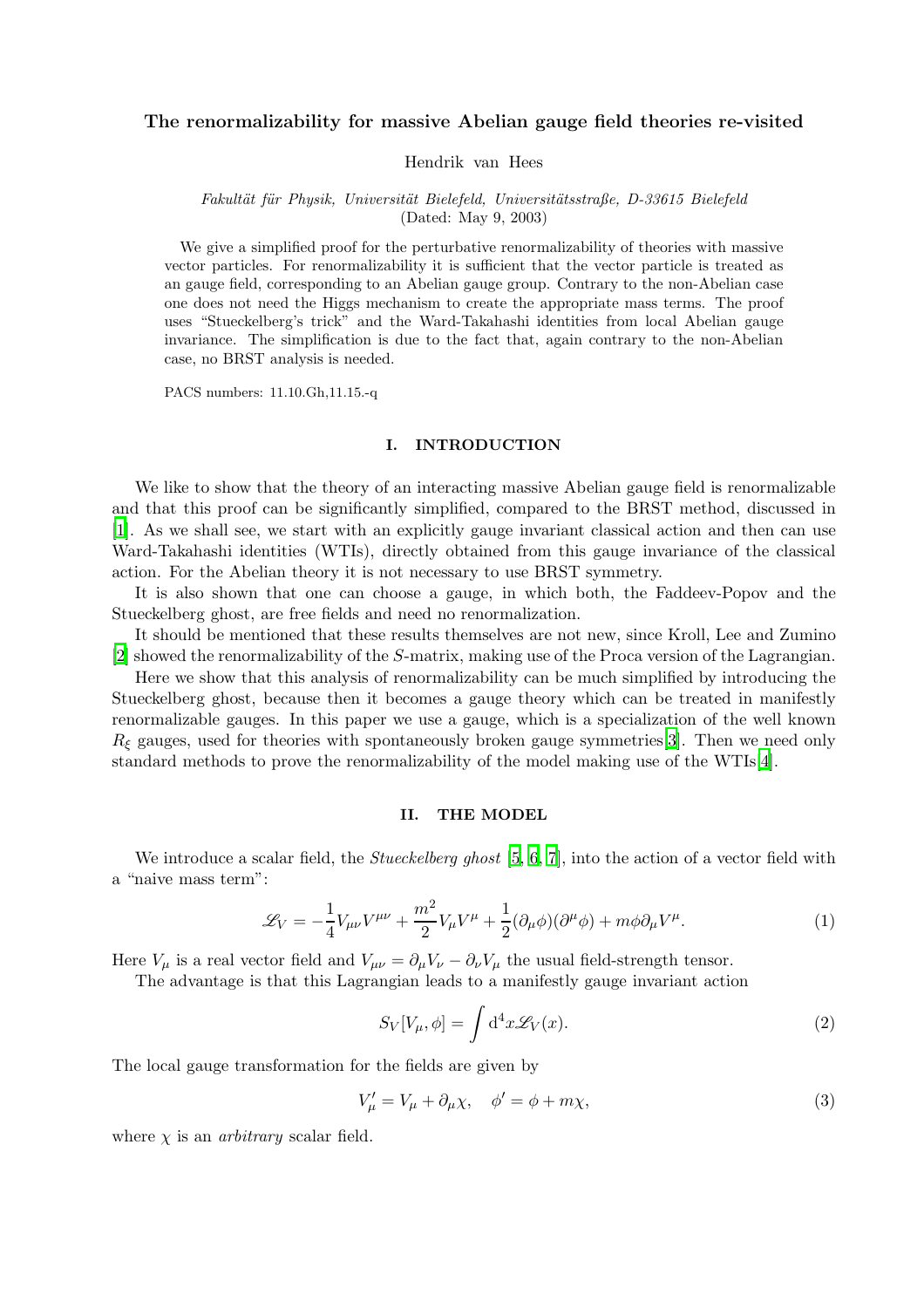The invariance of the action under infinitesimal transformations is easily checked:

$$
\delta S_V = \delta \int d^4x \mathcal{L}_V = \int d^4x \left[ m^2 V_\mu \partial^\mu + m \partial_\mu \phi \partial^\mu + m^2 \partial_\mu V^\mu + m \phi \partial_\mu \partial^\mu \right] \delta \chi = 0 \tag{4}
$$

since the integrand is a total derivative.

It is clear that this gauge transformation remains a symmetry, if "matter fields" are introduced and the vector field is minimally coupled to conserved currents of these fields. As an example we consider the charged pions<sup>1</sup> as a complex scalar field in the following way:

<span id="page-1-0"></span>
$$
\mathcal{L}_{\pi} = (\mathcal{D}_{\mu}\pi)^{*}(\mathcal{D}^{\mu}\pi) - m_{\pi}^{2}\pi^{*}\pi - \frac{\lambda}{8}(\pi^{*}\pi)^{2},
$$
  
with 
$$
\mathcal{D}_{\mu}\pi = (\partial_{\mu} + i g V_{\mu}\pi).
$$
 (5)

It should be mentioned that the restriction to those minimal couplings of the vector field to a conserved current is necessary for renormalizability. While a massless vector field is necessarily a gauge field, due to the Poincaré invariance (see, e.g.,  $[4]$ ) a massive vector field does not need to be a gauge field. Nevertheless, as far as is known today, there exist no renormalizable theories with massive vector fields, which are not treated as gauge fields.

The pion fields transform under gauge transformations as follows:

<span id="page-1-3"></span>
$$
\pi' = \exp(-ig\chi)\pi, \ \pi^{*\prime} = \exp(+ig\chi)\pi^*.
$$

The four- $\pi$ -field interaction term in [\(5\)](#page-1-0) is introduced in order to keep the quantized theory renormalizable. For our renormalizability proof, it is important that this is the only superficially renormalizable self-interaction term for the  $\pi$  which is consistent with gauge invariance.

With the path-integral approach, the quantization is straight forward: In the following we assume that a gauge invariant regularization, e.g., dimensional regularization, is applied. As for any gauge theory, one has to fix the gauge and introduce Faddeev Popov ghosts. The final expression for the generating functional of Green's functions is

<span id="page-1-2"></span>
$$
Z[J] = N \int \mathcal{D}\Xi \exp[\mathrm{i}S_{\text{eff}} + J_k \Xi^k]. \tag{7}
$$

Here we introduce  $\Xi^k$  as an abbreviation for all the fields, introduced so far, including the Faddeev-Popov ghosts.

We choose the following gauge fixing function, inspired by the  $R_{\xi}$ -gauges [\[3](#page-7-2)] used for the treatment of models with spontaneously broken gauge symmetries, like the standard model. One of its advantages is the vanishing of the mixing of the Stueckelberg ghost field with the vector field, introduced into the classical Lagrangian to obtain a gauge invariant Lagrangian with a massive gauge boson. Another advantage is that it contains the Proca formulation of the model as the limit  $\xi \to \infty$  which thus is shown to be just the "unitary gauge" for our Abelian gauge theory.

<span id="page-1-4"></span><span id="page-1-1"></span>
$$
g = \partial_{\mu} V^{\mu} + \xi m \phi. \tag{8}
$$

In this gauge the effective Lagrangian is given by

$$
\mathcal{L}_{\text{eff}} = \mathcal{L}_{\pi} - \frac{1}{4} V_{\mu\nu} V^{\mu\nu} + \frac{m^2}{2} V_{\mu} V^{\mu} - \frac{1}{2\xi} (\partial_{\mu} V^{\mu})^2 + \frac{1}{2} (\partial_{\mu} \phi)(\partial^{\mu} \phi) - \frac{\xi m^2}{2} \phi^2 + (\partial_{\mu} \eta)^* (\partial_{\mu} \eta) - \xi m^2 \eta^* \eta.
$$
\n(9)

<sup>1</sup> To have a specific physical model in mind, one might look at the model as a vector-meson dominance model for interacting neutral  $\rho$ -mesons and pions [\[2,](#page-7-1) [8,](#page-7-7) [9\]](#page-7-8). It is clear that the addition of more Abelian vector fields, as done in these papers, does not change the argument. Of course, one has to introduce a Stueckelberg ghost for each massive gauge field.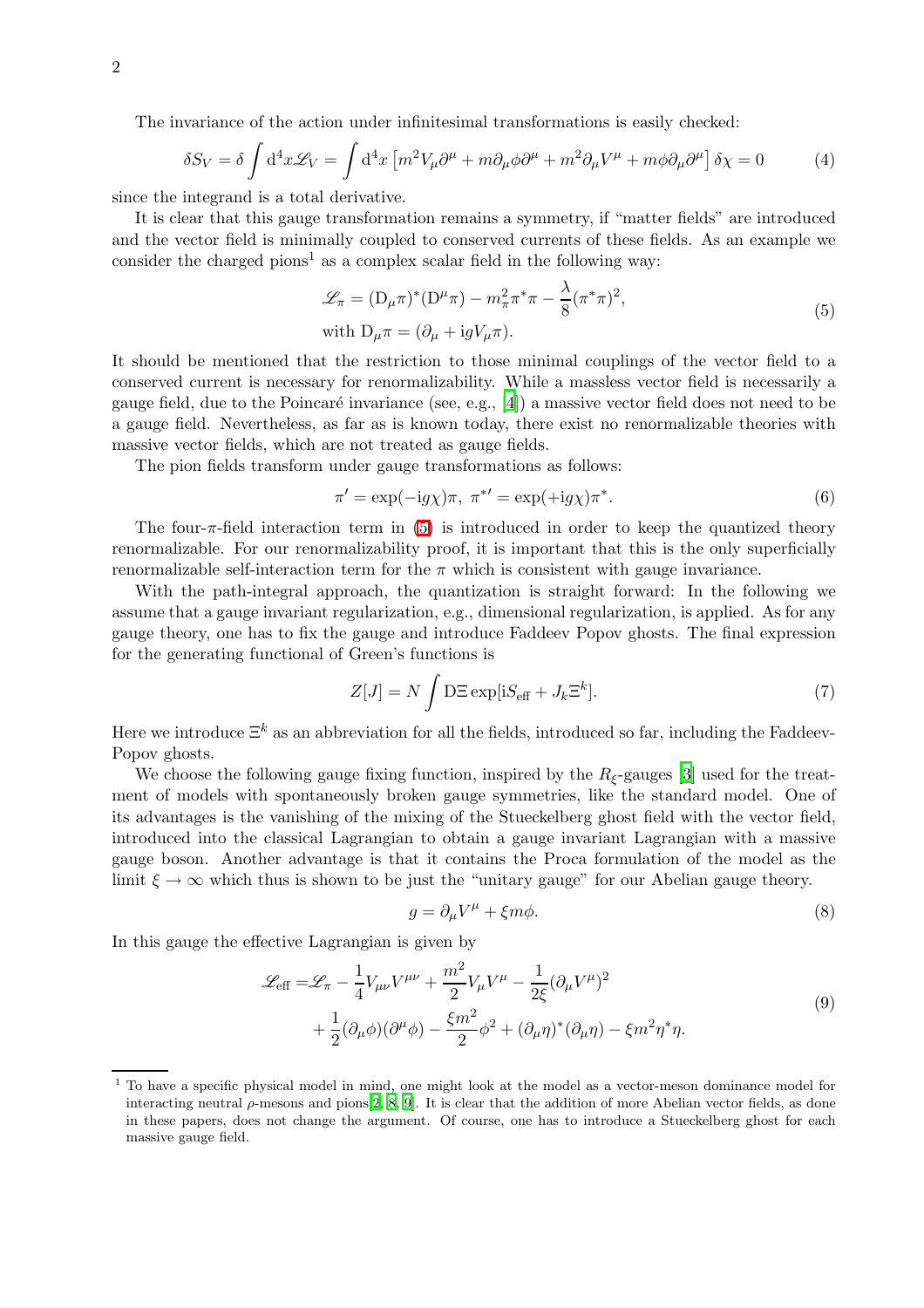The fields  $\eta$  and  $\eta^*$  are Grassmann fields (Faddeev-Popov ghosts), and the  $J_k$  are external currents.

The path integral can be read as a usual path integral for vacuum quantum field theory or at finite temperature. In the latter case one the time variable has to be read as an imaginary quantity, running from 0 to  $-i\beta$ . Thereby the path integral is taken over all field configurations with the Kubo-Martin-Schwinger (KMS) conditions:

$$
\pi(-i\beta, \vec{x}) = \exp(-\beta\mu)\pi(0, \vec{x}), \quad \pi^*(-i\beta, \vec{x}) = \exp(\beta\mu)\pi^*(0, \vec{x}), \n\phi(-i\beta, \vec{x}) = \phi(0, \vec{x}), \quad V_\mu(-i\beta, \vec{x}) = V_\mu(0, \vec{x}).
$$
\n(10)

Here  $\mu$  is a chemical potential for the conserved charge of the pions.

Thereby, it is important to note that the KMS condition for the Faddeev-Popov ghosts is periodic rather than anti-periodic, because they are not introduced by the path integral treatment of physical fermions (see, e.g., [\[4](#page-7-3)]), but to treat the appearance of the Faddeev-Popov determinant in the path-integral measure as a contribution to the effective classical action for a fixed gauge:

$$
\eta(-i\beta, \vec{x}) = \eta(0, \vec{x}), \quad \eta^*(-i\beta, \vec{x}) = \eta^*(0, \vec{x}).
$$
\n(11)

Concerning renormalization, it is sufficient to look at the vacuum case, since the renormalization of the model is completely done at  $T = 0$ . Going to finite temperature does not introduce new UV divergences (see, e.g., [\[10](#page-7-9), [11](#page-7-10)]).

The Lagrangian [\(9\)](#page-1-1) is superficially renormalizable since it contains only terms of momentum power 4 and less. So we know that the counterterms, necessary to render the quantum action finite, are local and also of momentum power 4 and less, since thanks to our choice of gauge the propagator of the gauge field goes like  $1/p^2$  for large momenta.

Of course, one has to show that the model is really renormalizable since the classical action is restricted to gauge invariant couplings and a superficially necessary counterterm like, e.g.,  $(V_\mu V^\mu)^2$ is not needed to renormalize the effective action. On the other hand [\(9\)](#page-1-1) is the most general superficially renormalizable Lagrangian, which is consistent with the local gauge invariance and the field content taken into account.

To show the renormalizability one can use the BRST invariance as described in [\[1\]](#page-7-0). This has the advantage that it is also applicable to non-Abelian gauge fields. For our purposes it is more convenient to use directly the local gauge invariance of the classical action. The reason is that both, the scalar auxiliary (or Stueckelberg) field and the Faddeev-Popov ghosts, are free fields in [\(9\)](#page-1-1). Thus, we can define the gauge transformation to act trivially on the ghost fields, i.e., leaving them unchanged. As we shall show in a moment, this prevents the WTIs from gauge invariance for the generating functional  $Z$  to be free of higher order derivatives with respect to the external currents  $J_k$ . It is clear that for non-Abelian theories this holds no longer true, since the Faddeev-Popov ghosts, at least, are coupled to the gauge fields. Then the analysis through the BRST formalism is more appropriate for the renormalizability proof (see, e.g., [\[12](#page-7-11)]).

## III. THE WARD-TAKAHASHI IDENTITIES

As shown in the previous section, the effective classical action [\(9\)](#page-1-1), appearing in the path integral [\(7\)](#page-1-2), is given by the classical gauge invariant Lagrangian, cf. [\(1\)](#page-0-0) and [\(5\)](#page-1-0), the gauge-fixing, and the source part:

$$
\mathcal{L}_{\text{fix}} = -\frac{1}{2\xi} (\partial_{\mu} V^{\mu} + \xi m \phi)^{2},
$$
  

$$
\mathcal{L}_{\text{src}} = J_{k} \Xi^{k} := j_{\mu} V^{\mu} + k \phi + \eta^{*} \alpha + \alpha^{*} \eta + a^{*} \pi + \pi^{*} a.
$$
 (12)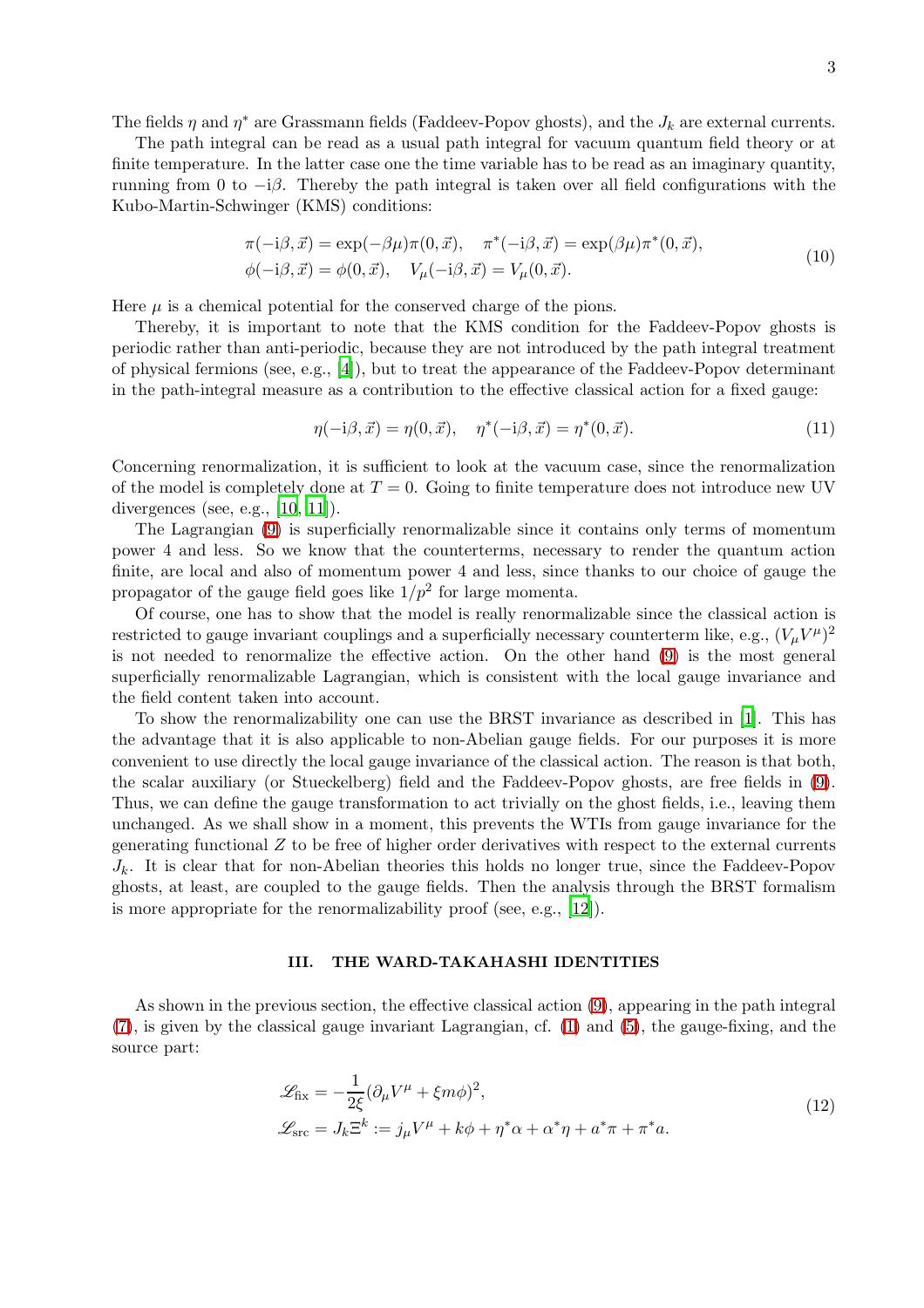For completeness we note also the Lagrangian for the free Stueckelberg and the Faddeev-Popov fields:

$$
\mathcal{L}_{\mathrm{FP}\phi} = \frac{1}{2} (\partial_{\mu}\phi)(\partial^{\mu}\phi) - \frac{\xi m^2}{2} \phi^2 + (\partial_{\mu}\eta^*)(\partial_{\mu}\eta) - \xi m^2 (\eta^*\eta). \tag{13}
$$

In this notation the path integral [\(9\)](#page-1-1) reads

$$
Z[J] = N \int \mathcal{D}\Xi \exp[i(S_V + S_\pi + S_{fix} + S_{src} + S_{FP\phi})]. \tag{14}
$$

The integral over the Faddeev-Popov and the Stueckelberg fields yields just the generating functional for free fields. This is only important for the partition sum at finite temperature, since it cancels contributions from the unphysical degrees of freedom of the vector field, leading to the partition sum of three bosonic field degrees of freedom with mass  $m$ , as it should be<sup>2</sup>.

For the proof of renormalizability we use the invariance of the path-integral measure under the gauge transformations, given by the Eqs. [\(3\)](#page-0-1) and [\(6\)](#page-1-3). By definition the Faddeev-Popov ghosts are unchanged under the here considered gauge transformations. Then only  $S_{fix} + S_{src}$  is gauge dependent. Thus, substituting gauge transformed fields into the path integral [\(14\)](#page-3-0), for infinitesimal gauge transformations one obtains the Ward-Takahashi identities (WTIs) which are summarized by the one identity for the generating functional  $Z$ :

<span id="page-3-1"></span>
$$
-\frac{\Box + \xi m^2}{\xi} \left[ \partial^{\mu} \frac{\delta Z}{i \delta j^{\mu}} + \xi m \frac{\delta Z}{i \delta k} \right] - \partial_{\mu} j^{\mu} Z + km Z - ig \left[ a^* \frac{\delta Z}{i \delta a^*} - a \frac{\delta Z}{i \delta a} \right] = 0. \tag{15}
$$

The next step is to introduce the generating functional for connected Green's functions  $W =$  $-i \ln Z$ . From [\(15\)](#page-3-1) one immediately obtains

<span id="page-3-2"></span>
$$
-\frac{\Box + \xi m^2}{\xi} \left[ \partial^{\mu} \frac{\delta W}{\delta j^{\mu}} + \xi m \frac{\delta W}{\delta k} \right] - \partial_{\mu} j^{\mu} + km - ig \left[ a^* \frac{\delta W}{\delta a^*} - a \frac{\delta W}{\delta a} \right] = 0. \tag{16}
$$

Finally, we define the generating functional for one-particle irreducible (1PI) truncated Green's functions (proper vertex functions) by a functional Legendre transform:

<span id="page-3-3"></span>
$$
\Gamma[\bar{\Xi}] = W[J] - \int d^4x J_k(x) \bar{\Xi}^k(x),
$$
  
\n
$$
\bar{\Xi}^k = \frac{\delta W}{\delta J_k} \Leftrightarrow \frac{\delta \Gamma}{\delta \bar{\Xi}^k} = -J_k.
$$
\n(17)

From [\(16\)](#page-3-2) we obtain the WTIs for Γ

$$
-\frac{\Box + \xi m^2}{\xi} (\partial_{\mu} \bar{V}^{\mu} + \xi m \bar{\phi}) + \partial^{\mu} \frac{\delta \Gamma}{\delta \bar{V}^{\mu}} - m \frac{\delta \Gamma}{\delta \bar{V}^{\mu}} - m \frac{\delta \Gamma}{\delta \bar{\phi}} + ig \left[ \frac{\delta \Gamma}{\delta \bar{\pi}} \bar{\pi} - \frac{\delta \Gamma}{\delta \bar{\pi}^*} \bar{\pi}^* \right] = 0. \tag{18}
$$

#### IV. PROOF OF RENORMALIZABILITY

To prove the renormalizability of the model we use [\(18\)](#page-3-3) to show that it is sufficient to introduce a counterterm Lagrangian of the same form as [\(9\)](#page-1-1), except that we do not need counterterms for

<span id="page-3-0"></span><sup>&</sup>lt;sup>2</sup> Of course, for the model of free massive vector fields, this can be derived directly by using the Proca Lagrangian without the gauge theoretical treatment.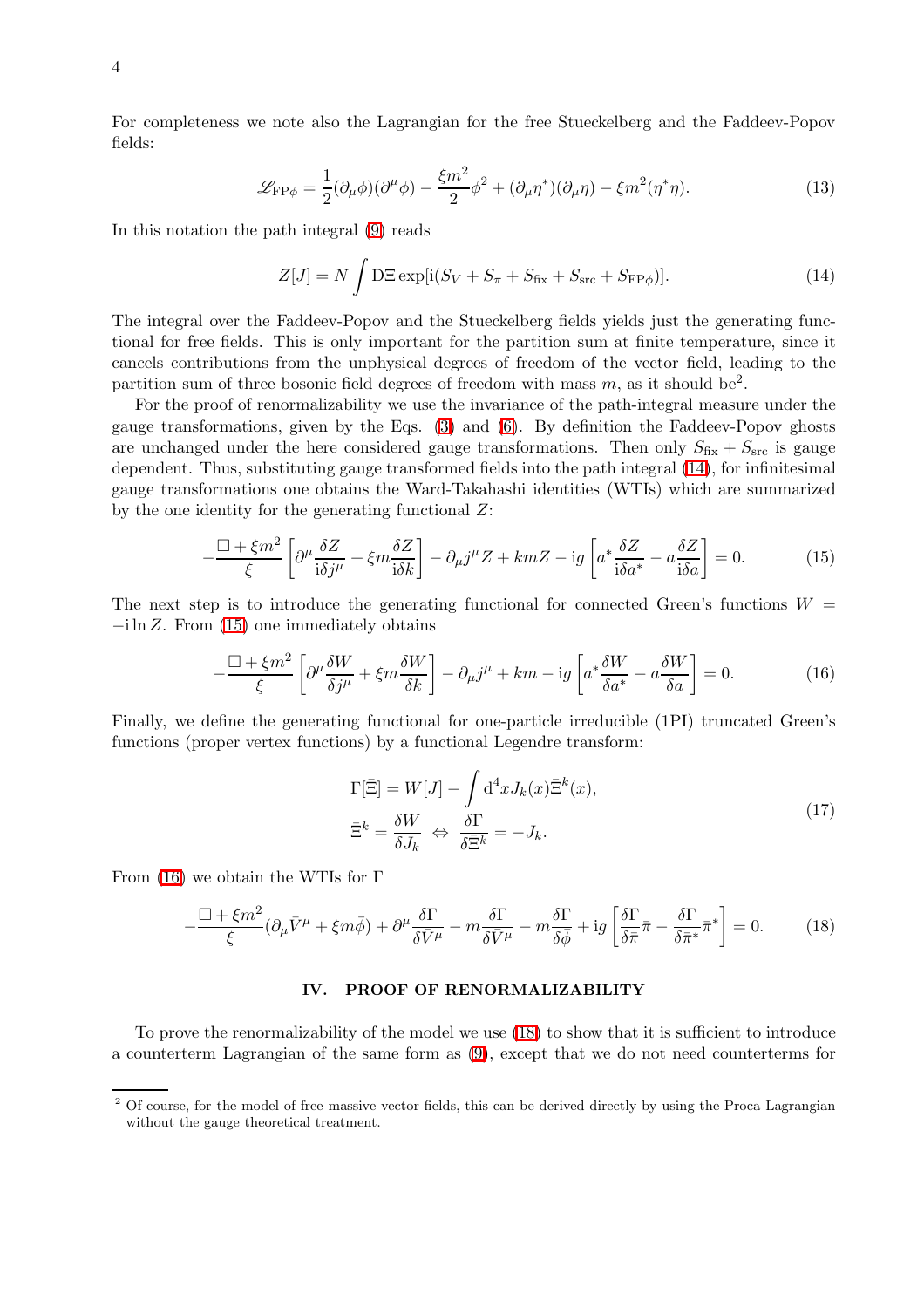<span id="page-4-0"></span>the Faddeev-Popov and Stueckelberg ghosts, since these are free fields and thus not involved in divergent loop integrals:

$$
\mathcal{L}_{ct} = -\frac{1}{4} \delta Z_3 V_{\mu\nu} V^{\mu\nu} + \frac{\delta m^2}{2} V_{\mu} V^{\mu} - \delta (1/\xi) (\partial_{\mu} V^{\mu})^2 \n+ \delta Z_2 (\partial_{\mu} \pi^*)(\partial^{\mu} \pi) - \frac{\delta m_{\pi}^2}{2} \pi^* \pi \n+ ig \delta Z_1 [\pi^* \overleftrightarrow{\partial}_{\mu} \pi] V^{\mu} + g^2 \delta Z_1' V_{\mu} V^{\mu} \pi^* \pi - \frac{\delta \lambda}{8} (\pi^* \pi)^2.
$$
\n(19)

We have to show that these counterterms are sufficient to render all divergences finite. Additionally, due to the gauge invariance of the classical action  $S_V + S_{\pi}$ , the counterterms have to satisfy the Ward identities

$$
\delta Z_1 = \delta Z_2 = \delta Z'_1 \tag{20}
$$

For sake of simplicity, we consider only the case of unbroken gauge symmetry. It is no problem to generalize the proof for the case of spontaneous symmetry breaking, i.e., the massive model with a Higgs field<sup>3</sup>.

The proof is by induction in the loop order L. At tree level,  $L = 0$ , all diagrams are finite. Now we suppose that [\(19\)](#page-4-0), with the restrictions by the Ward identities [\(20\)](#page-4-1), is sufficient to render the diagrams up to loop order  $L$  finite. We have to show that then the same holds true also at loop order  $L + 1$ . Then the renormalized effective action up to loop order L fulfills the WTI [\(18\)](#page-3-3), including the counterterms up to this order.

By assumption, for any diagram of loop order  $L + 1$  we can subtract the *proper subdivergences*, which come from proper subdiagrams with at most  $L$  loops, with counterterms of the structure [\(19](#page-4-0)[,20\)](#page-4-1). After this subtraction, due to Weinberg's theorem [\[14](#page-7-12)], the only divergences left are the overall divergences, which can appear only for diagrams with at most 4 external legs. This means that, in momentum representation, the divergent parts are polynomials in the external momenta. The counterterms for Γ are local and polynomials in the fields up to order 4. We have to prove that these polynomials, for the contributions to  $\Gamma$  at loop order  $L + 1$ , are of the form [\(19\)](#page-4-0) and fulfilling the Ward identities [\(20\)](#page-4-1).

We start the proof with the remark that there is no  $\phi V$ -mixing in  $\Gamma$ , i.e.,

<span id="page-4-2"></span>
$$
\left. \frac{\delta^2 \Gamma}{\delta V^{\mu} \delta \phi} \right|_{\bar{\Xi}=0} = 0. \tag{21}
$$

Indeed, thanks to our choice of the gauge fixing functional [\(8\)](#page-1-4), there is no such term at tree level, and the field  $\phi$  is free, so that there are no proper vertex functions involving  $\phi$ . Thus, all proper vertex functions vanish except the two-point vertex, which is the inverse full propagator for the Stueckelberg ghost, which has to be identical to the free one to all loop orders.

Indeed, taking the functional derivative of the WTI [\(18\)](#page-3-3) with respect to  $\phi$ , one finds after setting the mean fields to 0 and making use of [\(21\)](#page-4-2):

$$
G_{\phi}^{-1}(x,y) = \frac{\delta^2 \Gamma}{\delta \phi(x)\delta \phi(y)} \bigg|_{\bar{\Xi}=0} = -(\Box_x + \xi m^2) \delta^{(4)}(x-y). \tag{22}
$$

<span id="page-4-1"></span><sup>&</sup>lt;sup>3</sup> The most simple realization would be to set  $m_{\pi}^2 < 0$ , analogous to the Higgs fields in the minimal standard model. Then one should impose a mass-independent renormalization scheme [\[13](#page-7-13)]. The possibility of such a choice proves that one can subtract all divergences in the symmetric phase, thereby introducing a renormalization π-mass scale.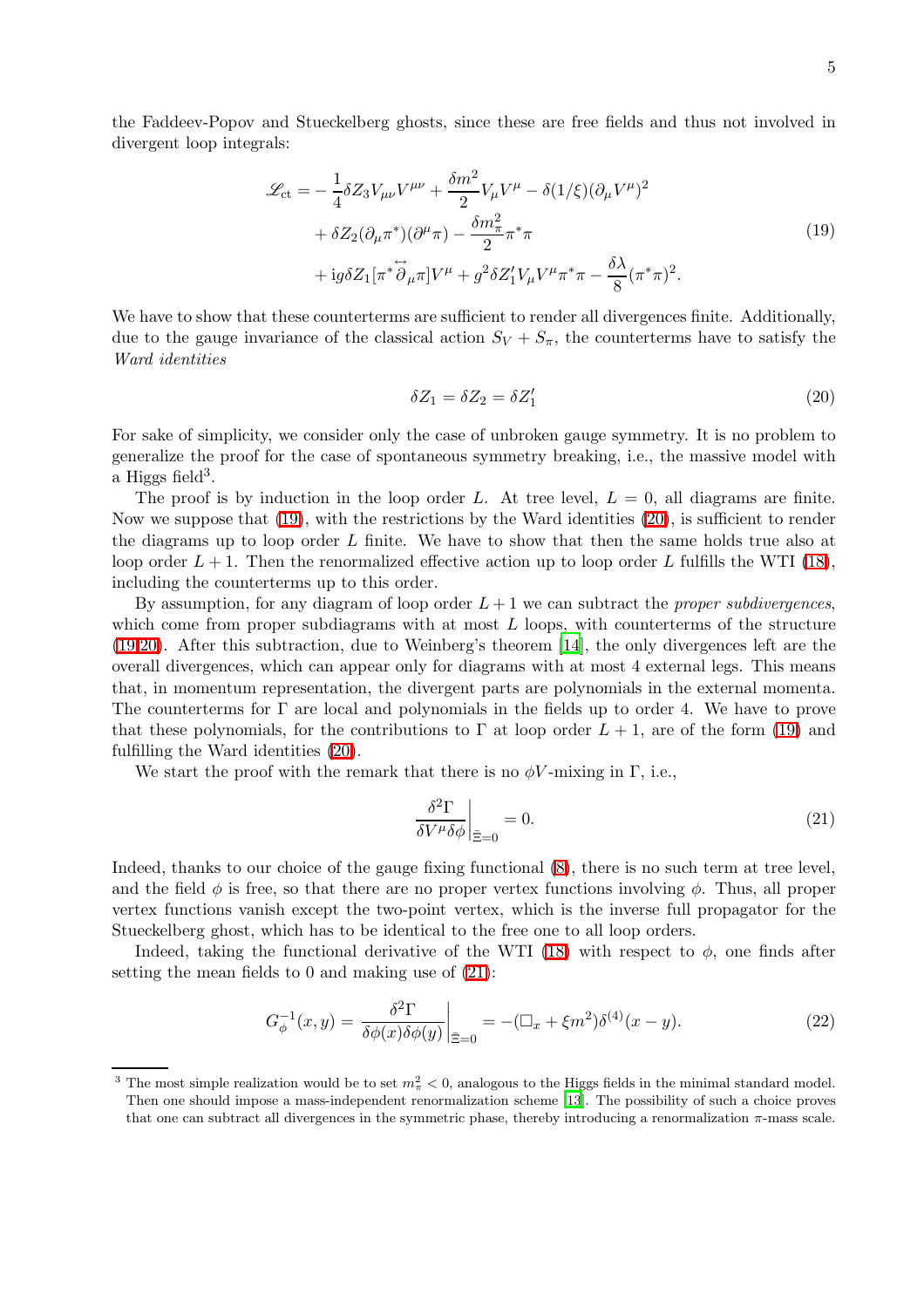This means that  $G_{\phi}$  is indeed the free propagator for a scalar field with mass  $\sqrt{\xi}m$ . Thus [\(21\)](#page-4-2) is consistent with the underlying gauge invariance of the classical action: In this gauge, the Stueckelberg field needs no renormalization at all, neither the wave function nor the mass.

The WTI for the vector-boson propagator is obtained by taking the derivative of the WTI [\(18\)](#page-3-3) with respect to the vector field:

<span id="page-5-0"></span>
$$
\partial_{x\mu} (G_V^{-1})^{\mu\nu}(x, y) = \frac{\Box + \xi m^2}{\xi} \partial_x^{\nu} \delta^{(4)}(x - y). \tag{23}
$$

Introducing the polarization (self-energy) of the vector field by  $G_V^{-1} = \Delta_V^{-1} - \Sigma_V^{-1}$ , where  $\Delta_V$  is its free propagator, and Fourier transforming [\(23\)](#page-5-0) gives the transversality of the vector self-energy:

<span id="page-5-2"></span>
$$
p_{\mu} \Sigma_V^{\mu \nu}(p) = 0. \tag{24}
$$

Thus, at loop order  $L + 1$  the term, quadratic in  $V_{\mu}$ , needs a counterterm of the form

$$
\frac{\delta Z_3}{2} V^{\mu} (\partial_{\mu} \partial_{\nu} - \Box g_{\mu \nu}) V_{\nu}.
$$
\n(25)

In other words, to render the V self-energy finite, the subtraction of a wave-function renormalization term is sufficient. Thus, the self-energy can be written in the form

$$
\Sigma_V^{\mu\nu}(p) = \left(-p^2 g^{\mu\nu} + p^\mu p^\nu\right) \Sigma_V(p),\tag{26}
$$

where  $\Sigma_V$  is a scalar function of p which is only logarithmically divergent<sup>4</sup>. Thus, one neither needs a vector mass nor a gauge fixing constant renormalization:

<span id="page-5-1"></span>
$$
\delta m^2 = 0, \quad \delta(1/\xi) = 0. \tag{27}
$$

For the π-propagator, there is no restriction by gauge invariance. Since it is quadratically divergent, the counter-terms in [\(18\)](#page-3-3) are sufficient and consistent with the requirements of gauge invariance.

Now we have to consider the vertices. First, we look for those types which are already present at tree level: Taking the derivative of the WTI [\(18\)](#page-3-3) with respect to  $\pi^*(y)$  and  $\pi(z)$  we obtain

$$
\partial_x^{\mu} \Gamma_{\mu}^{V,\pi^*,\pi}(x,y,z) = g G_{\pi}^{-1}(y,z) [\delta^{(4)}(x-z) - \delta^{(4)}(x-y)]. \tag{28}
$$

Here we have used the general definition for a proper vertex function:

$$
\Gamma^{\Xi_1,\dots,\Xi_k}(x_1,\dots,x_k) = \left. i \frac{\delta^k \Gamma}{\delta \overline{\Xi}_1(x_1)\cdots \delta \overline{\Xi}_k(x_k)} \right|_{\overline{\Xi}=0}.
$$
\n(29)

Fourier transformation of [\(28\)](#page-5-1) yields

$$
ip^{\mu}\Gamma_{\mu}^{V,\pi^*,\pi}(p,q,r) = g[G_{\pi}^{-1}(q) - G_{\pi}^{-1}(r)].
$$
\n(30)

Since the superficial degrees of divergence for the involved vertex functions are  $\delta(\Gamma^{V,\pi^*,\pi}) = 1$  and  $\delta(G_{\pi}^{-1})=2$ , the overall divergences for these quantities are of the form

$$
\Gamma_{\rm div}^{V,\pi^*,\pi}(p,q,r) = -i(C_1 q^{\mu} + C_2 r^{\mu}), \quad (G_{\pi}^{-1})_{\rm div}(p) = \delta Z_2 p^2 - \delta m_{\pi}^2.
$$
 (31)

<sup>&</sup>lt;sup>4</sup> Of course, here also Lorentz invariance was used. At finite temperature, the Lorentz invariance is broken by the existence of the rest frame of the heat bath. Then we have two scalar functions for the polarization tensor, one which is transverse and one which is longitudinal with respect to the three-momentum. This does not affect the form [\(25\)](#page-5-2) of the counter term since, after subtraction of the subdivergences of a diagram, the remaining overall divergent parts are independent of temperature and thus take the corresponding vacuum values.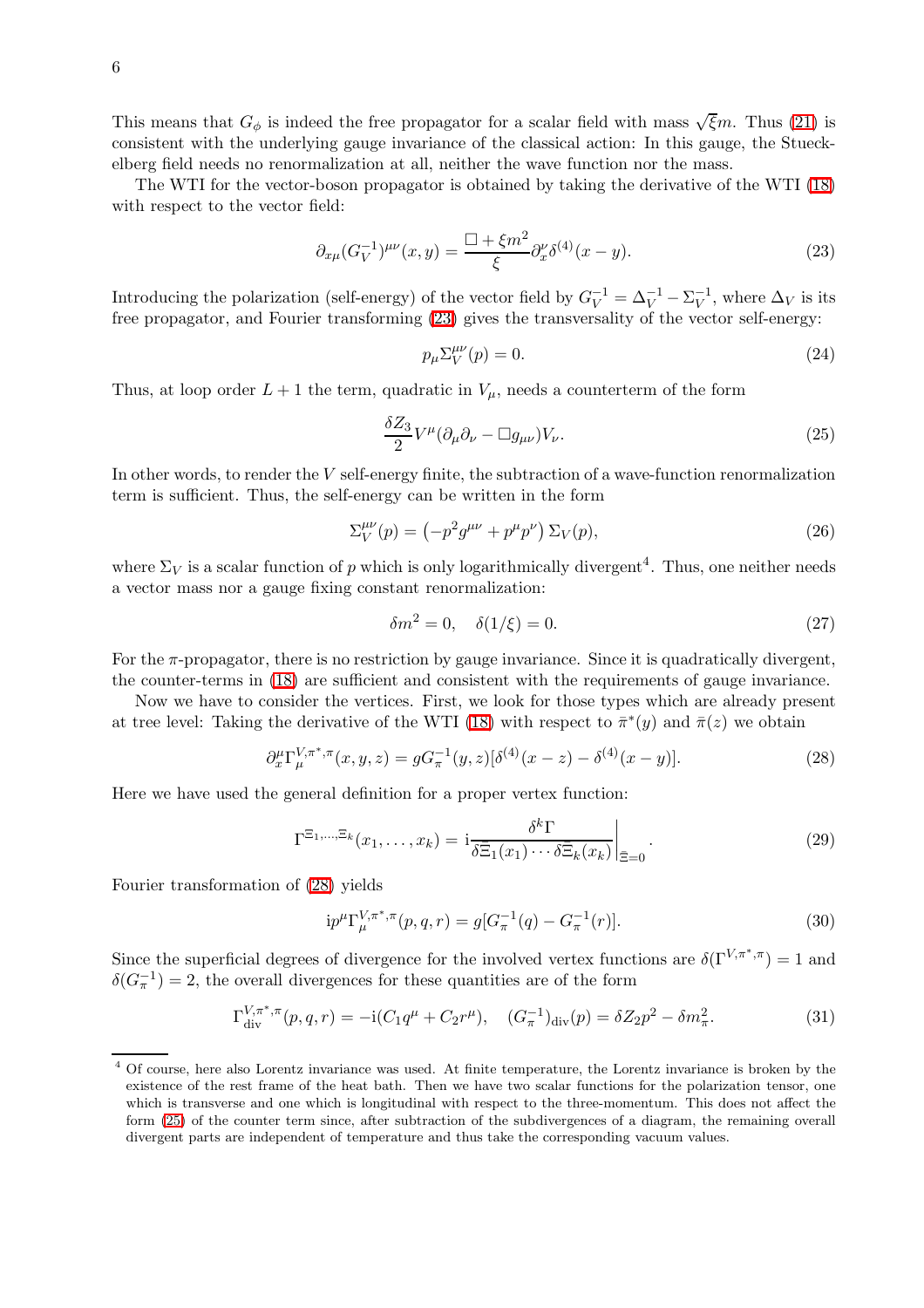For the vertex, here we used q and r as the independent momenta<sup>5</sup>. Applying the WTI [\(28\)](#page-5-1) to the diverging part gives

$$
(q_{\mu} - r_{\mu})(C_1 q^{\mu} + C_2 r^{\mu}) = \delta Z_2 g(q^2 - r^2).
$$
\n(32)

Comparing both sides of this equation yields

$$
C_1 = C_2 := \delta Z_1 g = \delta Z_2 g \Rightarrow \delta Z_1 = \delta Z_2. \tag{33}
$$

Thus the first of the Ward identities [\(20\)](#page-4-1) is fulfilled also at loop order  $L + 1$ .

Derivation of [\(18\)](#page-3-3) with respect to  $\pi^*(y)$ ,  $\pi(z)$ , and  $A^{\nu}(x')$  gives, after a Fourier transformation, the WTI

$$
p^{\mu} \Gamma_{\mu\nu}^{V,V,\pi^*,\pi}(p,p',q,r) = \Gamma_{\nu}^{V,\pi^*,\pi}(p,p-q,r) - \Gamma_{\nu}^{V,\pi^*,\pi}(p',q,p+r). \tag{34}
$$

Since this vertex is logarithmically divergent, the overall diverging part at loop order  $L + 1$  is of the form  $2i\delta Z_1'g^{\mu\nu}$ . Together with [\(31\)](#page-6-0) this proves the second of the Ward identities [\(20\)](#page-4-1):

$$
\delta Z_1 = \delta Z'_1. \tag{35}
$$

To show that the four-pion interaction counterterm has to be of the given form, even global gauge invariance is sufficient.

Now we have to show that the superficially divergent vertices, which are not contained in the original Lagrangian, are finite. First, we see that  $VVV$ -vertices are vanishing loop order by loop order, because the Lagrangian is invariant under charge-conjugation transformations. This is the same argument as used to prove Furry's theorem for QED, which says that all vertices with an odd number of vector-field legs (and no other external legs) vanish.

<span id="page-6-1"></span>The symmetry under global gauge transformations also excludes  $\pi VV$ - and  $\pi\pi\pi V$ -vertices. Thus, we only need to show that the vertex with four V -legs is finite (in QED this is the famous Delbrück-scattering term), although it looks logarithmically divergent. For that we take the deriva-tive of the WTI [\(18\)](#page-3-3) with respect to  $V_{\nu}(w)$ ,  $V_{\rho}(y)$ , and  $V_{\sigma}(z)$ , which leads, after taking the Fourier transform, to

$$
p^{\mu} \Gamma_{\mu\nu\rho\sigma}^{VVVV} (p, q, r, s) = 0. \tag{36}
$$

Since the vertex is logarithmically divergent, the overall divergent part at loop order  $(L+1)$  must be of the form

$$
D(g_{\mu\nu}g_{\rho\sigma} + g_{\mu\rho}g_{\nu\sigma} + g_{\mu\sigma}g_{\nu\rho}).
$$
\n(37)

Applying the WTI [\(36\)](#page-6-1) to the divergent part shows  $D = 0$ . This completes our proof of perturbative renormalizability.

As usual, the gauge independence of the S-matrix can be shown by making use of LSZ reduction, leading to the the so called equivalence theorem (see, e.g., the article by B. W. Lee in [\[15](#page-7-14)]). In our context this means that the renormalized S-matrix is independent of  $\xi$  and thus, after renormalization, remains finite for  $\xi \to \infty$ , which leads back to the theory in the Proca form. Thus, the S-matrix is renormalizable when calculated with the Proca form of the model which corresponds to the "unitary gauge" in Higgs models<sup>6</sup>. The same time, this shows that our gauge

<span id="page-6-0"></span><sup>&</sup>lt;sup>5</sup> Of course overall momentum conservation  $p + q + r = 0$ , with all currents running into the vertex, is implied.

 $6$  For a detailed discussion of renormalization in the unitary gauge see [\[16](#page-7-15)], where the Stueckelberg formalism is used to reconstruct the gauge invariant form of the standard model Lagrangian in unitary gauge.